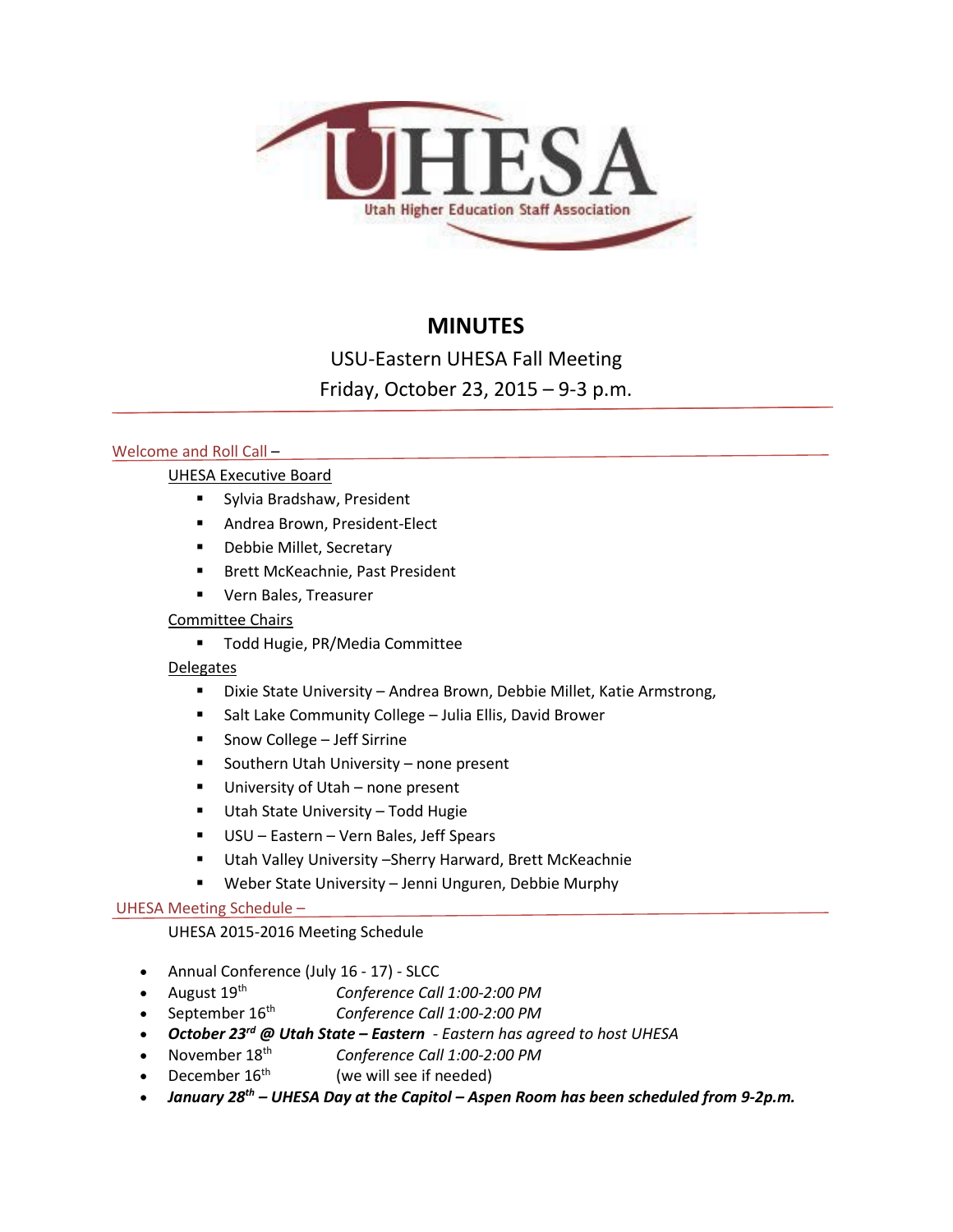- February 17th *Conference Call 1:00-2:00 PM*
- March 16th *Conference Call 1:00-2:00 PM*
- **April 1<sup>st</sup> @ Dixie** (no foolin' it really is on this date)  $\odot$
- May 18th *Conference Call 1:00-2:00 PM*
- June 15th *Conference Call 1:00-2:00 PM*
- *July 14-15 – Annual Conference @* **Utah State** (SUU backup)

### General Updates –

Utah State Univ. is discussing about combining both of their staff associations into one. Utah State Univ. - Eastern just had a basketball game between staff members and USU Men's and women's basketball team. A great time was had by everyone. UVU said they were having a basketball game against BYU.

### Minutes & Approval –

The minutes were approved and passed.

# Legislative Committee Report –

Clint wasn't in attendance.

Sylvia said she had contacted her legislator and he actually came to her home to visit with her. It was a great interaction with him.

### Treasurer's Report –

Vern passed out a budget report at the end of the meeting.

## PR/Media Report –

## " Best Practices" Job Description Discussion –

The UHESA Executive Board was tasked with each coming up with the "Best Practices" for each of their respective positions. Everyone looked at each of the different institutions in Utah for the duties of each position.

### *Brett- Past President's Duties*

Roberts Rules says the position of Past President doesn't exist and advises against the position. Several of the different institutions in the state have varying titles for the different positions. Perhaps a better term may be that of Immediate Past President since anyone who has ever served as President is considered a Past President.

Jeff mentioned that Snow College doesn't really have a staff association that is functioning as other institutions do or is very well defined. Sometimes he is invited to meetings by the President. They are elected positions, but not many people actually vote. This document should help to set up staff associations formats. This can be taken to the school's administration to show how other institutions are set up.

### In the USHE policy R223-3: 3.2 it reads:

**3.2. Campus Faculty and Staff Organizations or Advisory Committees**: Each institution shall have a faculty association, senate, or committee to provide the point of policy input to the institutional Board of Trustees from the faculty. Each institution shall have a staff association or advisory committee comprised of broad based representation of the professional and classified staff to provide the point of policy input to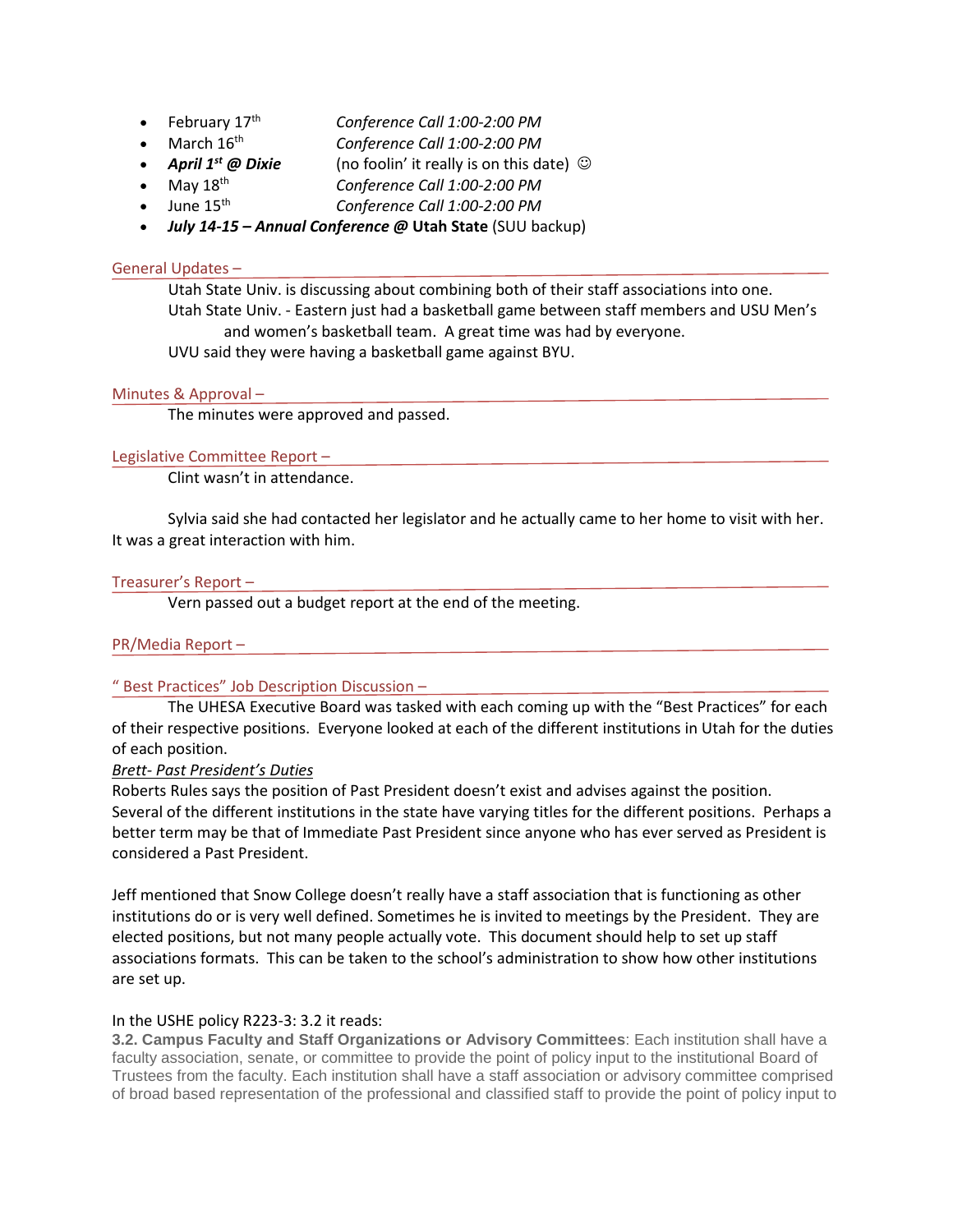the institutional Board of Trustees from the staff. An institution may, at its option, provide for separate professional and classified staff associations or committees.

We need to add this information to the Best Practices document so that every institution can be represented by a staff association and participate in Board of Trustee's meetings.

A discussion was held about exempt and non-exempt and overtime issues. UHESA may be able to influence USHE or the Board of Regents to make policies regarding this. There was a Department of Labor discussion about the \$50,000 or less salary benchmark being relabeled as Classified Staff. There was also a discussion about the Utah Retirement System (URS) retirement policy change.

#### *Sylvia- President's Duties*

Sylvia brought up the fact that the President of UHESA should be more involved in the USHE board meeting.

At UVU, the President is for two years. They have a flow chart that shows how the positions move from year to year.

The President receives a stipend equal to the Faculty Senate President at Dixie State University. It is written into policy. The President at UVU gets a stipend. The stipend should be added to the Best Practices document. We should be equal with Faculty Senate. If the Faculty Senate president is paid, the Staff Association president/s should be paid. This could be a USHE directive to each of the institutions in the state.

#### *Andrea – President Elect's Duties*

It is difficult to be President of a staff association without having the experience of being President-Elect. The experience that you gain as you watch and are involved better prepares you to know what is involved in being president. At SLCC the President-Elect oversees elections. UVU's policy says their President-Elect should go to Faculty Senate board meetings. It was discussed that it would be beneficial for the President or President-Elect to go to these meetings. It really helps in creating an atmosphere where the two organizations can get along with each other and lends to more transparency of what goes on in the various organizations. The question was raised whether the Faculty Senate policy states that they are to attend the Staff Association board meetings, but no one knew the answer to this.

We need to be asking "How can the Staff Association help and promote the university?" more often than being whiners and always just asking for more money. The administration would appreciate this more positive role of the staff associations and then may be more willing to be generous with budget allocations.

We need to add to the Best Practice document that representations from the Staff Association, usually the President, needs to meet with the University President regularly, monthly, if possible.

Student Association representatives should also be added to attendees to Staff Association board meetings.

As you transition from year to year and rotate through positions, be sure to use some form of digital transference, such as Drop Box, Box 365, Google Docs, etc. Make copies of any information that you pass along to the next person so if the flash drive, papers, notebooks, etc. are lost or misplaced, the information can be retrieved.

#### *Debbie – Secretary*

Be sure to get accurate records and get the material out to the members. Keep everyone on the board informed of what is happening and what was discussed in meetings that they may have had to miss.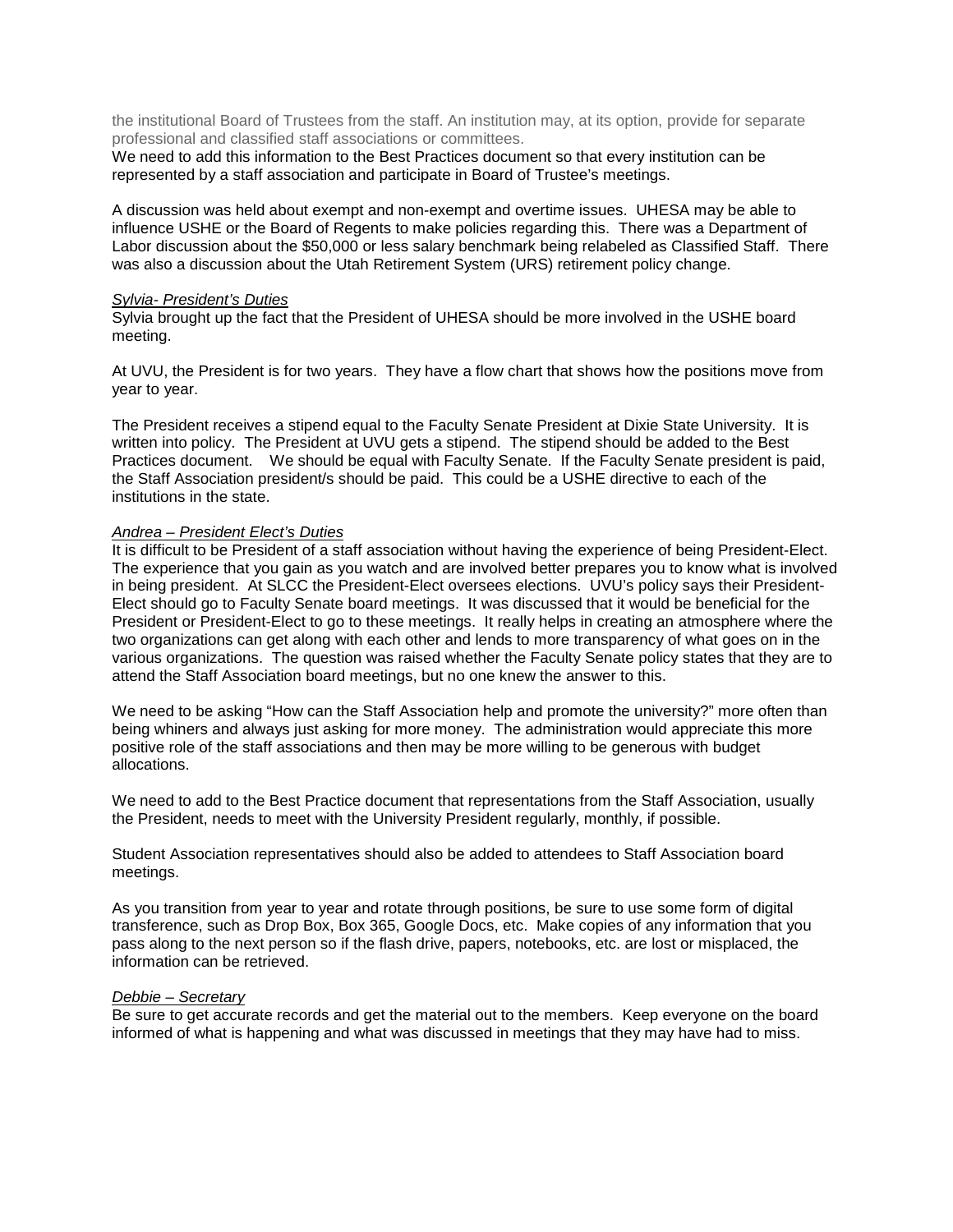#### *Vern Bales – Treasurer*

Sherry Harward from UVU has a P-Card as a PACE President.

Some of the staff association's presidents do the financials and budgets and related items. Some have the secretaries or treasurers do these tasks, but the President should be aware of budgets, etc.

#### *Todd Hugie – PR/Media*

He has a PR/Media committee formed with representatives from each institution. He lists PR first as Media is a part of PR.

Different institutions used different titles. Some are PR, Communications, Recorder, and such, but they are still essentially doing the role of PR/Media.

SLCC mentioned they do not have a PR/Media position on their board.

The UHESA PR/Media committee will contact the different institutions PR people and see how they can work together.

Andrea Brown, the ESA President at Dixie, made a business card that she can hand out to new exempt staff with the ESA website link, mission statement, and logo on it.

Todd mentioned that websites are so important. We need to be sure they are updated and looking good.

#### Comparison Point / Topical Survey–

#### **UHESA Strategic Plan-**

Andrea Brown led a discussion concerning the ranking of the UHESA purposes. Julia from SLCC said some of them seem redundant and some need to be merged.

What are the pathways that we can use to accomplish these things? Some are pathways, some are end goals.

In the Institutions Trifecta module – the faculty, staff, and students – often the staff is the weaker link. We need to be more vocal and ask to be involved and have more of a presence at the university. Let's be less vague, be more specific.

For the Strategic Plan we need to have the goals and then the action items, like the Best Practices documents, etc. You can continually amend and modify the individual institutional constitutions and bylaws. If you want your association to exist it should be in the constitution. Practices are covered by the bylaws.

The relationship between the associations and their own institution may be different on each campus.

We, as a UHESA board, need to ask and be meeting at the USHE and Regents board meetings. We don't have a strong relationship with Spencer Jenkins as our liaison. We need to strengthen and cultivate our relationships with Commissioner Buhler, Spencer Jenkins, and Liz Hitch in the Commissioner of Education's office.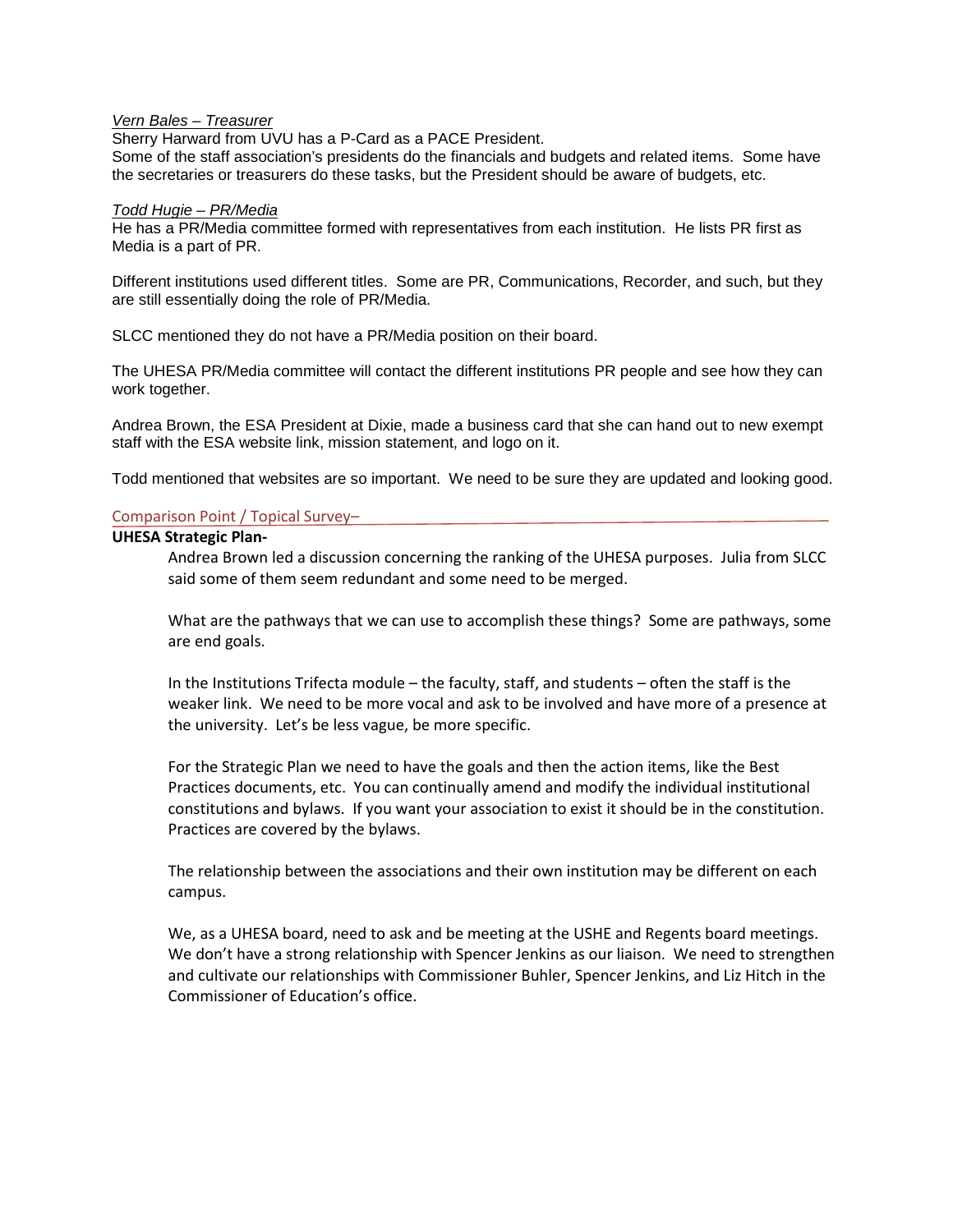Priorities Discussion-

- 1. Best Practices Document- Is this really Best Practices or is it Institutional Comparisons or just reporting? Do we need to develop a few things that we want to try to accomplish? a. Training in our various positions
- 2. Building Relationships
- 3. Continuity
	- a. Training for the next person
	- b. Same questions we seem to go over the same things year after year.

How do we at institutions move to the state level?

We need to be better at always including the student aspect in our associations. Most of what we do relates to making students have a successful experience and helping them achieve the skills to be successful in future endeavors.

Sometimes we need to ask ourselves- "Who is our customer? What is our service? What do we give and to whom?"

Creating the Legislative and PR Committees accomplishes some of these goals. The Best Practices document ideas really help with training.

We build and support each other by sharing ideas and what everyone is doing at their institutions.

It was recommended that we narrow it down to only three or four purposes that we can actually accomplish

Andrea wrote everyone's comments on the white board as we discussed these topics.

Can we think of buss words that we could use to work on for this year? When we do some of the things they will build on each other. From the UHESA website, we have Unify, Train, Education, and Cultivate.

How do we create pathways to accomplish these things?

#### Next Month's Discussion Topic -

For the November Survey we will be asking questions relating to the "Bring a Friend" initiative.

#### Action Items –

This month is the time to contact your legislator. This is when they are making fiscal decisions, especially the Appropriations committee.

#### **"Bring A Friend" Initiative**-

Sylvia showed a presentation on the "Bring a Friend to College" initative. In 2009, the Dixie State University President Stephen Nadauld challenged all of the campus community at Dixie to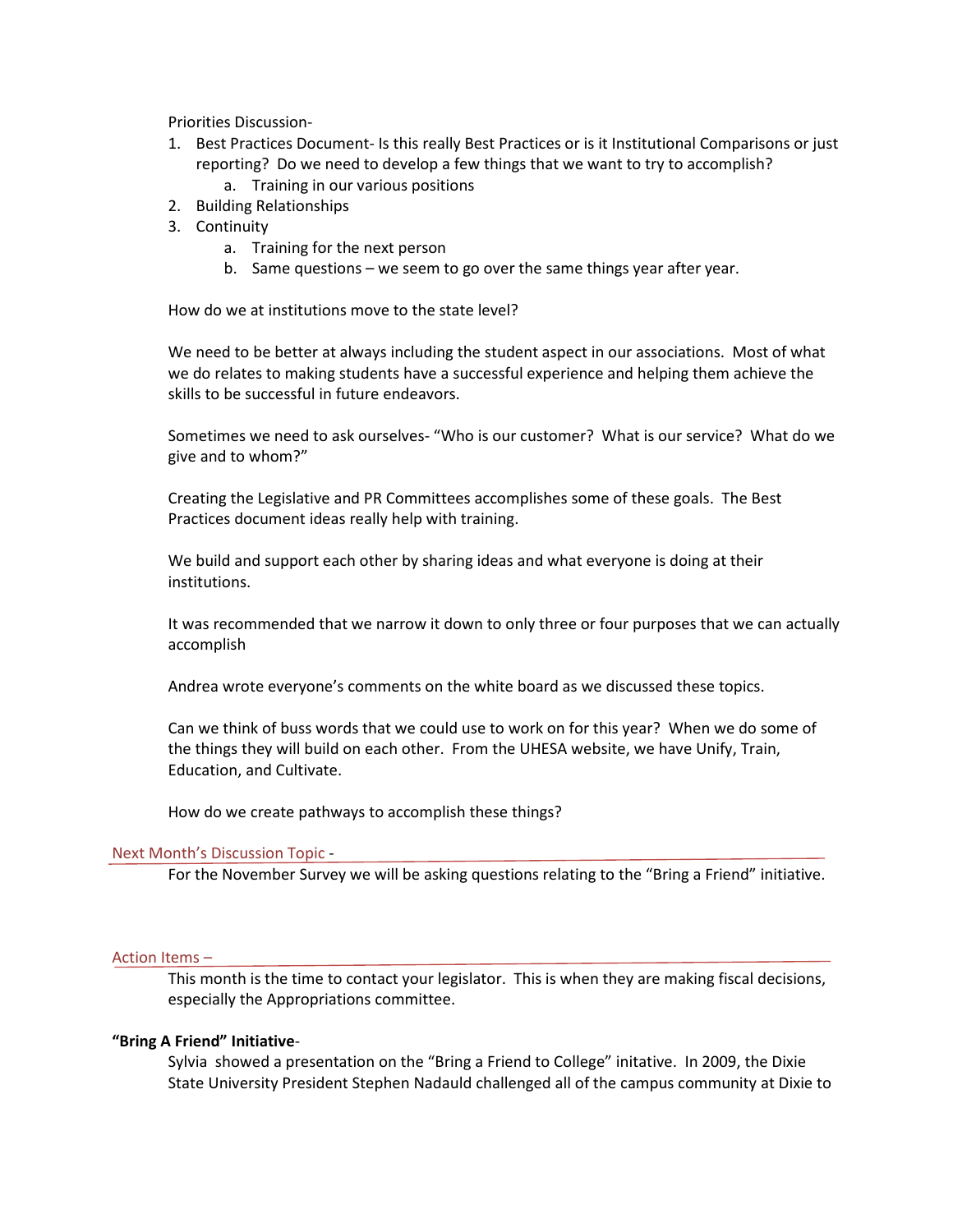help someone they knew return to college and finish their degree. Sylvia shared a personal story of inviting a friend that she knew to come back to college. Finishing her degree has had such an influential effect on this woman's family. Even if each one of us only encouraged one person to come back and finish it would have phenomenal benefits. As we work together as associations to achieve this initiative, we need to be sure that we work to get recognition for our individual and associations efforts toward this goal. We can help with the governor's goal of 66% of Utah's population having a degree by 2020.

Sherry asked about the process of assessing who has come back to college. Is there a way to track this?

Jeff from Snow commented that they have a College Open House event. You could bring someone with you to the event.

Julia from SLCC thought it would be beneficial to have some things that all nine colleges could use. We could have something that denotes us as UHESA- shirt, pins, etc. It would be great if it could have the UHESA logo or name and all of the other 9 names or logos also.

Sherry from UVU recommended that we do one project a year that we could realistically accomplish.

Julia from SLCC spoke about paying attention to the comments on comment threads on different websites.

Katie from Dixie suggested that we make a concerted effort to have a College Open House or event in February or March across all 9 colleges. Julia mentioned it would be helpful to hold the event when they could actually register and go through the steps to be enrolled. We need to utilize the resources that are already in place.

It would be beneficial to have a system that we can track who has come back and what methods were effectively used to help them make that decision.

Having a presentation that all 9 institutions could use would be a valuable resource. Using personal experiences actual people that have returned to college will make this much more personable and effective.

We need to come up with a captivating tagline for the Bring a Friend initiative – UTI-Unite to Ignite (okay, there are some possible problems with this one). We will either do a Google Doc that everyone can add their ideas for a tagline or a Topical Survey system to gather information from everyone for November's conference call.

### **Legislative and PR/Media Committee Chairs to be made UHESA Executive Board members** –

Sylvia suggested that the positions of Legislative and PR/Media Committee Chairs be voting members on the UHESA Executive Board. There were no disagreements with this and all agreed this would be a wise move.

#### **Track changes on UHESA Constitution and By-Laws** -

We were running out of time in the meeting and so it was decided that we would table this